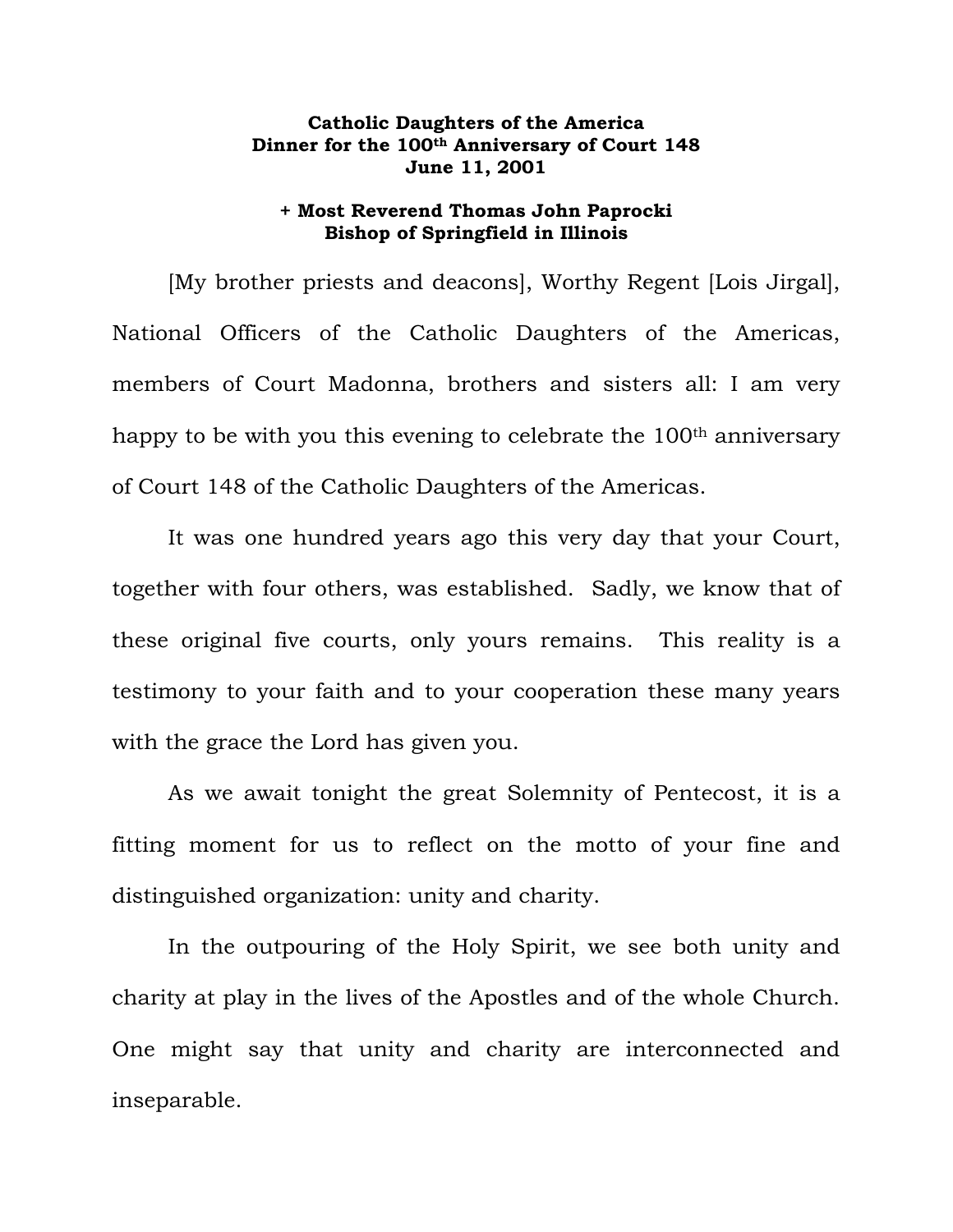The Apostles were gathered together in the Upper Room, with Mary, awaiting the fulfillment of the Jesus' promise that he would send the Holy Spirit upon them (cf. Luke 24:49). In their vigil, we see the importance of remaining in the community of the faithful. The Holy Spirit did not descend upon them as individuals, but as the college of the Twelve. In this context, we recall the words of the Lord Jesus: "For where two or three are gathered together in my name, there am I in the midst of them" (Matthew 18:20).

In much the same way, the Holy Spirit comes upon us, not as individuals, but as members of the faithful. We first received the gift of the Holy Spirit in Baptism, when we were incorporated into the Church, the Body of Christ. We were sealed with the seven-fold gifts of the Spirit when the faith of Jesus Christ was confirmed in us, so that we might give a clear witness to the Gospel of Christ, to the faith given us in Baptism.

This weekend we plead with the Lord: "Send out your Spirit, and renew the face of the earth" (Psalm 104:30). Each of us needs daily to call upon the Holy Spirit, to ask for an increase and strengthening of his gifts. In order to receive such a blessing, we do well to remain united to the Church.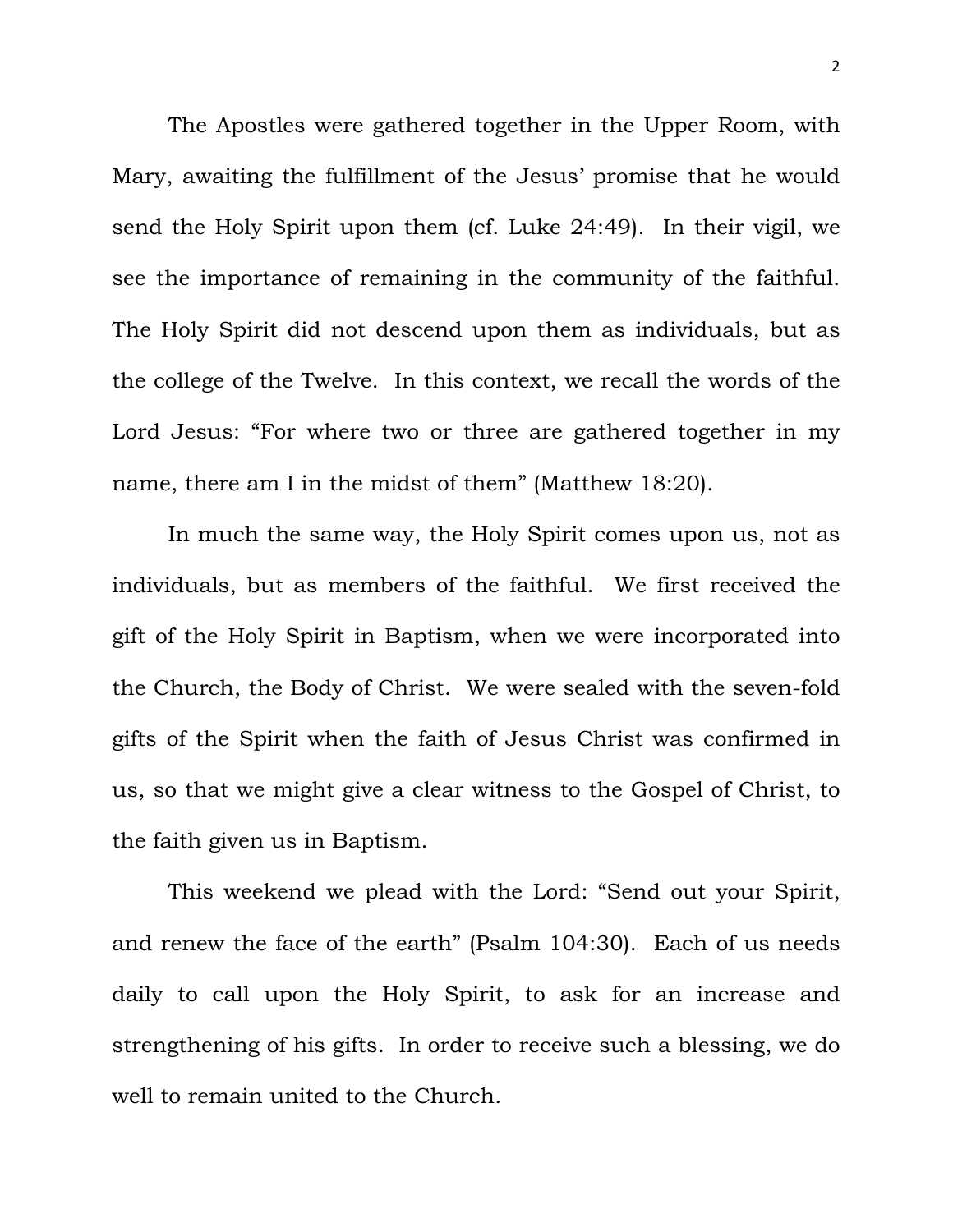The Catholic Daughters of the Americas seeks to keep its members united together, bound one to another by the faith of the Church; this is the very root of the word 'religion,' to be bound together. Certainly this desire of the Catholic Daughters of the Americas is prompted by the Holy Spirit, who draws the nations together in Christ.

But what, then, are we to say of charity, the second part of your motto? It is the same Holy Spirit who draws us together that strengthens us also for the works of charity. With His power, the Apostles proclaimed the Gospel with great boldness in the streets of Jerusalem and all who heard their words understood what they proclaimed; the Apostles spoke in tongues, as the early Church understood this gift of the Spirit, and all understood.

The proclamation of the Gospel, the work of bringing others to Christ, is the highest form of charity, and it is this very proclamation that keeps us in unity.

For one hundred years now, Court 148 of the Catholic Daughters of the Americas has labored greatly to remain united in the faith of the Church through your works of charity. Many of these works follow the example of Martha, who looked to the